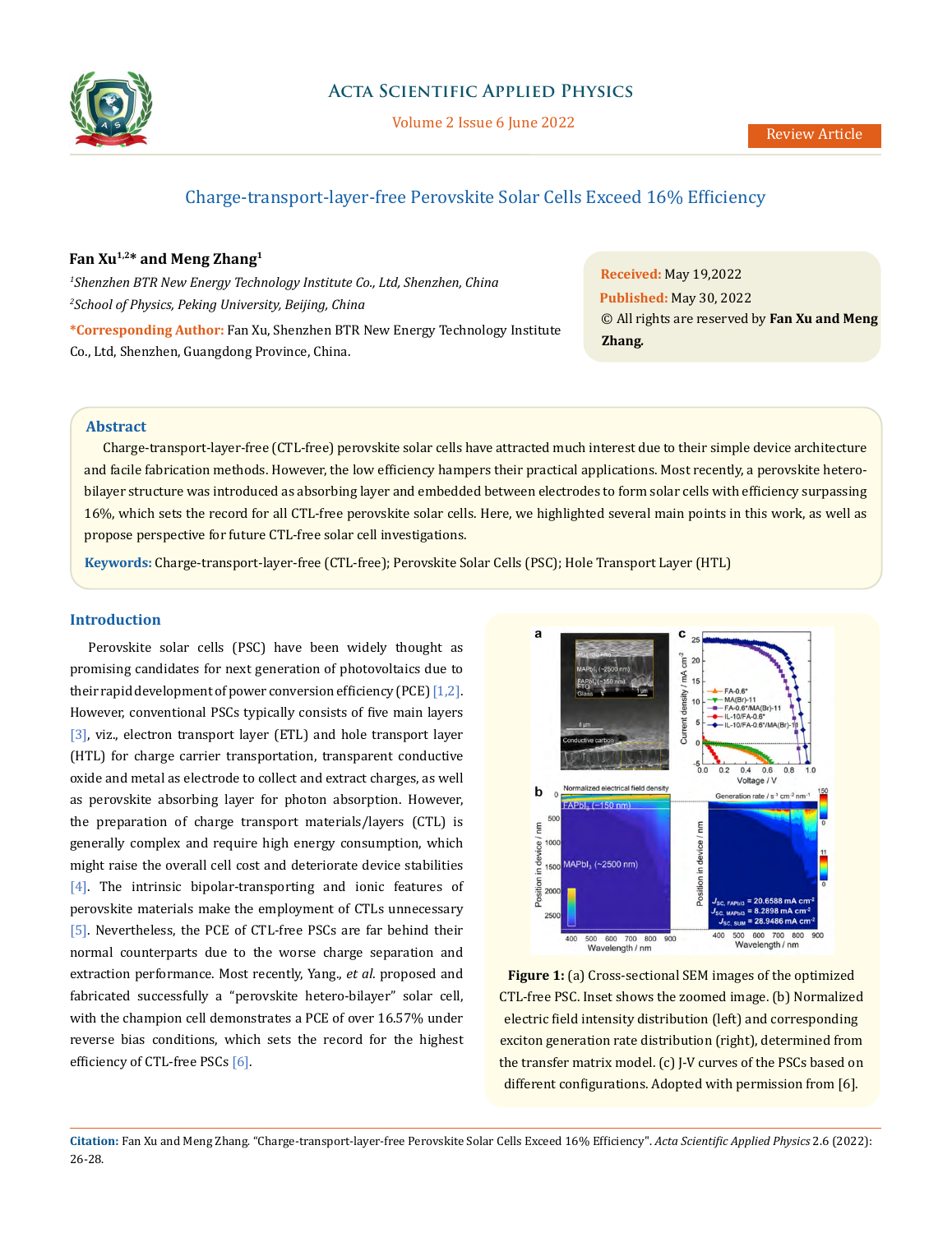To obtain efficient CTL-free devices, the bottom substrate was first modified via an ionic liquid (IL), 1-butyl-3-methylimidazolium tetraflfluoroborate, to tune the substrate energy level and improve its light transmission. Double layers of perovskite materials,  $FAPbI<sub>3</sub>$ and MAPbI<sub>3</sub>, were spin coated subsequently. A dynamic spin coating method was further developed to prepare perovskite films with no thickness upper limits, which allow the authors to finely optimize the film opto-electronic properties. A metal electrode (e.g., gold) layer was then deposited on top of perovskite layer via thermal evaporation. The above cell fabrication process could significantly reduce the production time and cost. The cross-sectional structure of CTL-free PSC is illustrated in figure 1a. Note that the ultrathin  $FAPbI<sub>3</sub>$  layer (~150 nm) contributed to most photon absorption and generate 20.66 mA/cm<sup>2</sup> of photocurrent density, as unraveled by the transfer matrix model (Figure 1b), while the much thick MAPbI<sub>3</sub> (~2500 nm) only generate photocurrent of 8.29 mA/cm<sup>2</sup>, in accordance with conventional PSC results. Nevertheless, the deposition of  $MAPbI_3$  is necessary to achieve efficient solar cell devices. PSCs of single  $FAPb1_{3}$  and MAPbI<sub>3</sub> were also fabricated, which reveals extremely low forward-onset voltage and PCE of less than 0.01% (Figure 1c), indicating poor charge carrier separation and extraction. On the other hand, strong built-in electric field was measured in perovskite hetero-bilayer films, which is assumed to be located at the interface of two perovskite layers (Figure 1b). Moreover, ultraviolet photoelectron spectroscopy (UPS) was employed to reveal the PSC energy level alignment (Figure 2a).



**Figure 2:** (a) Energy level alignment of the CTL-free PSC, derived from UPS results. (b) Working mechanism of CTL-free PSC. (c) Efficiency chart of CTL-free PSC. Adopted with permission from [6].

Based on the above results, the working mechanism of CTL-free PSCs were proposed and schematically demonstrated in figure 2b. Upon light absorption, the photogenerated electron-hole pairs will get separated and swept into opposite directions due to the presence of strong electric fields at the heterojunction region. Comparing to electron collection process, holes need to diffuse much longer distance along the thick MAPbI<sub>3</sub> layer. Thanks to the long diffusion length of perovskite materials and photon recycling effects  $[7,8]$ , much holes may reach the positive metal electrode to get extracted. The resultant CTL-free perovskite hetero-bilayer solar cells obtain the best PCE of 16.57%, which is the first work demonstrating CTL-free PSCs with efficiency over 15% (Figure 2c).

#### **Conclusions**

Despite the tremendous progress achieved in CTL-free PSCs, there still remains several major issues. First, their efficiencies are still far behind conventional PSCs  $(-25.7%)$ . Additionally, the stability/lifetime of PSCs fabricated in this work was not evaluated, which must be investigated further before they can enter into markets [9]. We anticipate more reports on the research of CTLfree PSCs coming in the near future.

#### **Acknowledgements**

The authors would like to acknowledge Dr. Xiaoyu Yang from Peking University for his insightful discussion on CTL-free PSCs.

### **Conflict of Interest**

There is no conflict of interest to declare.

#### **Bibliography**

- 1. Liu N., *et al*[. "Recent progress in developing monolithic](https://www.frontiersin.org/articles/10.3389/fchem.2020.603375/full)  [perovskite/Si tandem solar cells".](https://www.frontiersin.org/articles/10.3389/fchem.2020.603375/full) *Frontiers in Chemistry* [\(2020\): 1120.](https://www.frontiersin.org/articles/10.3389/fchem.2020.603375/full)
- 2. Xu AF., *et al*[. "Pyrrolidinium containing perovskites with](https://pubs.rsc.org/en/content/articlelanding/2019/tc/c9tc02800e)  [thermal stability and water resistance for photovoltaics".](https://pubs.rsc.org/en/content/articlelanding/2019/tc/c9tc02800e)  *[Journal of Materials Chemistry C](https://pubs.rsc.org/en/content/articlelanding/2019/tc/c9tc02800e)* 7.36 (2019): 11104-11108.
- 3. Xu AF., *et al*[. "Promoting thermodynamic and kinetic stabilities](https://pubs.acs.org/doi/abs/10.1021/acs.nanolett.0c00988)  [of FA-based perovskite by an in situ bilayer structure".](https://pubs.acs.org/doi/abs/10.1021/acs.nanolett.0c00988) *Nano Letters* [20.5 \(2020\): 3864-3871.](https://pubs.acs.org/doi/abs/10.1021/acs.nanolett.0c00988)
- 4. Li N., *et al*[. "Towards commercialization: the operational](https://pubs.rsc.org/en/content/articlelanding/2020/cs/d0cs00573h)  stability of perovskite solar cells". *Chemical Society Reviews* [\(2020\).](https://pubs.rsc.org/en/content/articlelanding/2020/cs/d0cs00573h)

**Citation:** Fan Xu and Meng Zhang*.* "Charge-transport-layer-free Perovskite Solar Cells Exceed 16% Efficiency". *Acta Scientific Applied Physics* 2.6 (2022): 26-28.

27